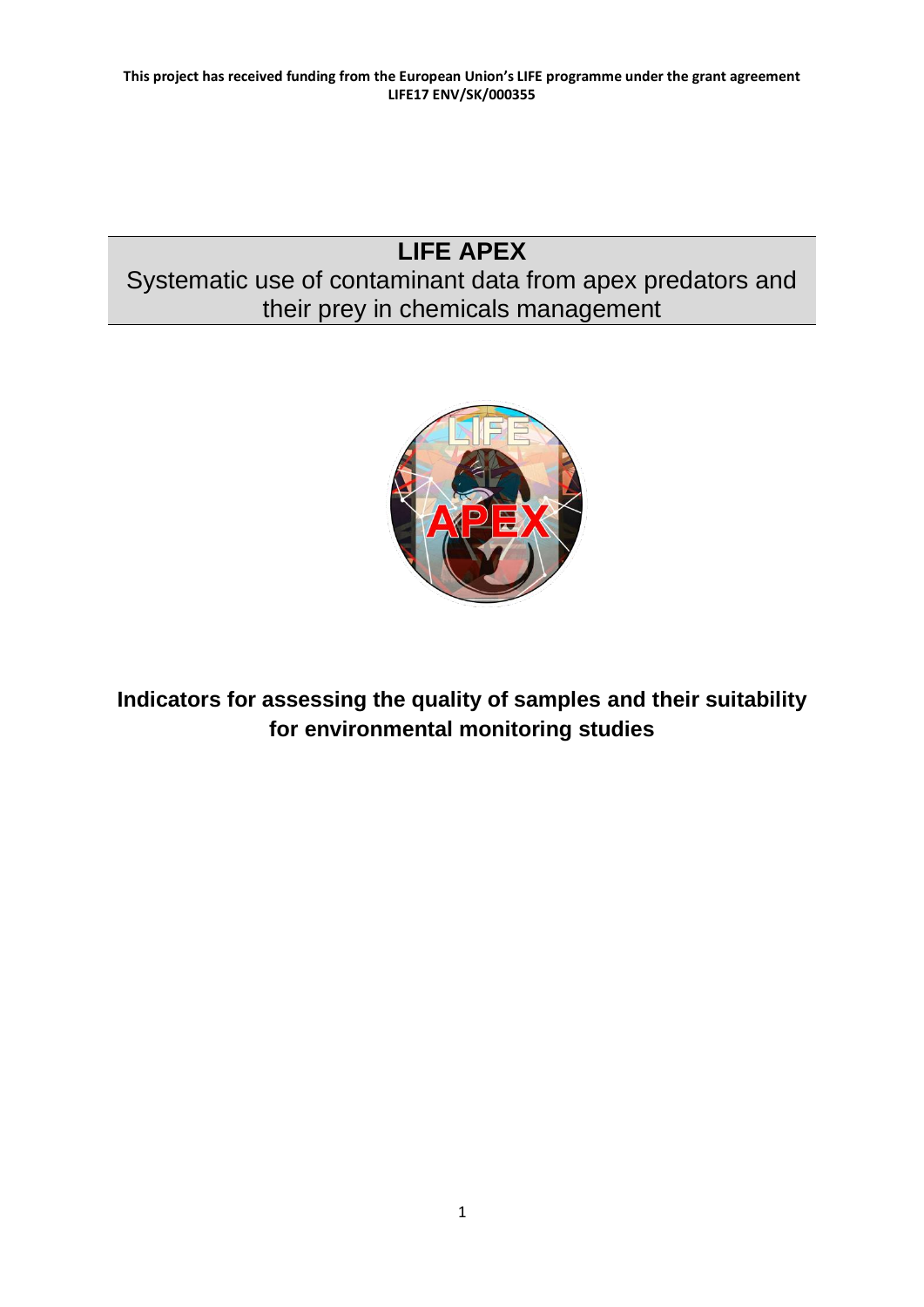The following indicators are proposed to assess the quality and appropriateness of samples for an environmental monitoring of chemicals in the context of the LIFE Apex project but also for other analytical studies.

It is intended that the different items are provided by the donating organisations. The provided data should be kept with the samples and considered for all further work/evaluations.

## **Minimum information on archived specimens (individuals):**

- Unique sample code /designation
- Species (with information whether it is a sedentary or migrant species, if known)
- Date of sampling/finding
- Sampling approach: e.g., opportunistic or systematic sampling
- Location where sampled/found (geo-coordinates, if available)
- Description of the state of the sample (for opportunistic samples, e.g., state of autolysis and, if possible, estimated time of death under consideration of actual environmental conditions)
- Biometric data: e.g., weight, size/length, sex, age (juvenile/adult), cause of death
- Information whether an individual was euthanised or received medical treatment

(if possible with information on the applied chemicals; may be relevant if a sample was received, e.g., from a wildlife rehabilitation centre)

## **Minimum information on processing:**

- Description of handling procedures (e.g., examination, dissection of organs)
- Date of each processing step
- Preparation of composite samples of several individuals (if applicable; information on, e.g., number of individuals, tissue, amount of each individual used, age and sampling region should be provided)
- Homogenisation of tissues (if applicable; description of procedure)